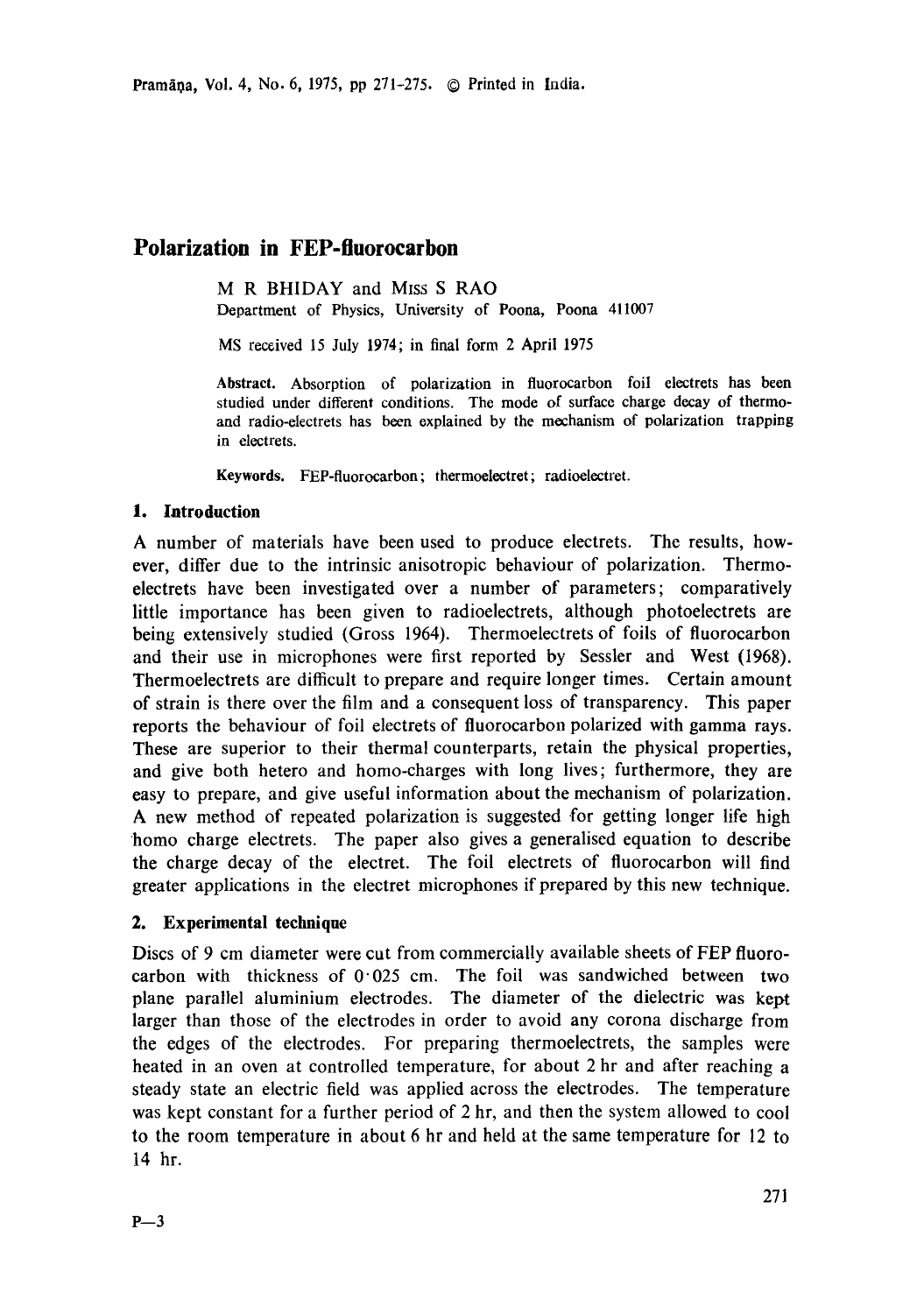Similarly sandwiched samples were irradiated uniformly by gamma rays from a kilocurie  $^{60}$ Co source at an average dose rate of 12 rad/sec, with simultaneous application of the electric field. The dose rate was determined by ferrous sulphate dosimetry (Spinks and Woods, 1963).

The charge density was measured immediately after removing the electric field with a vibrating electrode charge measuring device (Reedyk and Perlman 1968). The signal proportional to the charge density was generated by vibrating an electrode over the charged surface of the dielectric. This was displayed on an oscilloscope after proper amplification and was compensated by a bias voltage applied across the two electrodes of the capacitor.

The bias voltage  $V_{\rm B}$  and the charge density  $\sigma_{\rm s}$  are given by the relation

$$
\sigma_{\rm s} = \frac{K \epsilon_{\rm 0} V_{\rm B}}{d}
$$

Where K is the dielectric constant,  $\epsilon_0$  the permittivity of free space and 'd' the thickness of the sample. All other parameters remaining constant, the charge density can be calculated by measuring  $V_B$ . This is justified as the dielectric constant  $K$  of the sample in our experiments did not vary when the sample was made electret, unlike observed by Chatterjee and Bhadra (1955), (table 1).

Several others (Freedman and Rosenthal 1950, Sessler and West 1962, 1968) who employed this method for the charge measurement of electrets, also found it to be very sensitive.

Volume and surface polarization were also measured with the new technique designed by Bhiday *et al* (1973). The electrets were then wrapped inside aluminium foils and kept between heavy steel plates to ensure good contact. These were stored inside desiccators to protect from humidity.

| Remark                            | Time in days | Capacity of<br>fluorocarbon<br>condenser p.f. | Time in days | Capacity of<br>fluorocarbon<br>condenser p.f. |
|-----------------------------------|--------------|-----------------------------------------------|--------------|-----------------------------------------------|
|                                   |              | Thermo-electret                               |              | Radio-electret                                |
| Before polarization               | 0            | 284.0                                         | $\bf{0}$     | 285.0                                         |
| <b>After Thermal Polarisation</b> | $\mathbf{1}$ | 284.0                                         | 1            | 284.0                                         |
|                                   | $\mathbf{2}$ | 284.5                                         | 2            | 284.6                                         |
|                                   | 3            | 284.6                                         | 3            | 285.0                                         |
|                                   | 4            | 284.4                                         | 4            | 285.0                                         |
|                                   | 5            | 284.6                                         | 5            | 285.0                                         |
|                                   | 6            | 284.0                                         | 6            | 284.5                                         |
|                                   | 7            | 284.4                                         | 7            | 284.5                                         |

**Table** 1. Measurement of capacity of thermo- and radio-electret condensers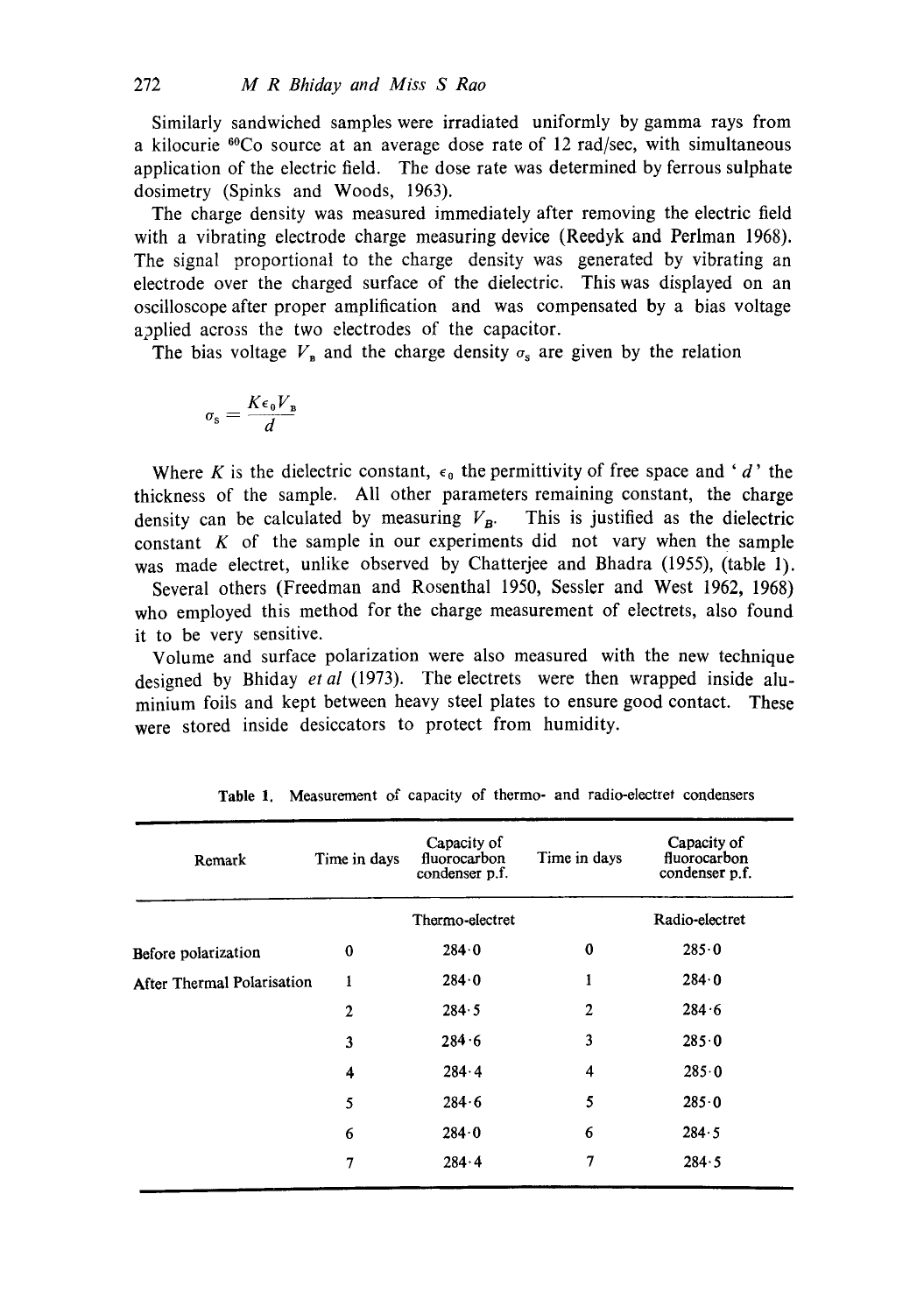#### **3. Results**

10

РC

The properties of radioelectrets of fluorocarbon are compared with those of thermoelectrets of the same material. The latter were studied at two temperatures 130°C and 230°C (figure 1). The quantity of heterocharge was larger in the electrets polarized at 230° C, showing more dielectric absorption. The electric field was varied from 8 kV/cm to 80 kV/cm keeping the forming temperature at 230° C. The amount of heterocharge increased by increasing the field strength. Low fields yielded pure heterocharge electrets which remained stable for more than a year. Fields above 50 kV/cm yielded net homocharges having negligible rates of decay after about 12 to 14 days of preparation.

In a similar set of experiments carried out with thermal energy replaced by gamma radiations, the variation of the electric fields from 40 kV/cm to 100 kV/cm was similar to those of thermoelectrets (figure 2). Low fields yielded heterocharge electrets while high fields gave net homocharge electrets. The electrets prepared at 60 kV/cm and 70 kV/cm showed reversal from the heterocharge to homocharge. This phenomenon is very interesting as it was seen to be absent in most other substances (melinex, perspex, mica and carnauba wax) prepared similarly by Bhiday *et al* (1973). The hetero as well as homocharges attained a constancy after about 12 to 14 days of their preparation, as in the thermal counterpart. A state of saturation of polarization was reached above a field of 80 kV/cm.

40kV/cn



Figure 1. Charge **decay**  of thermo-electrets of **fluorocarbon.** 

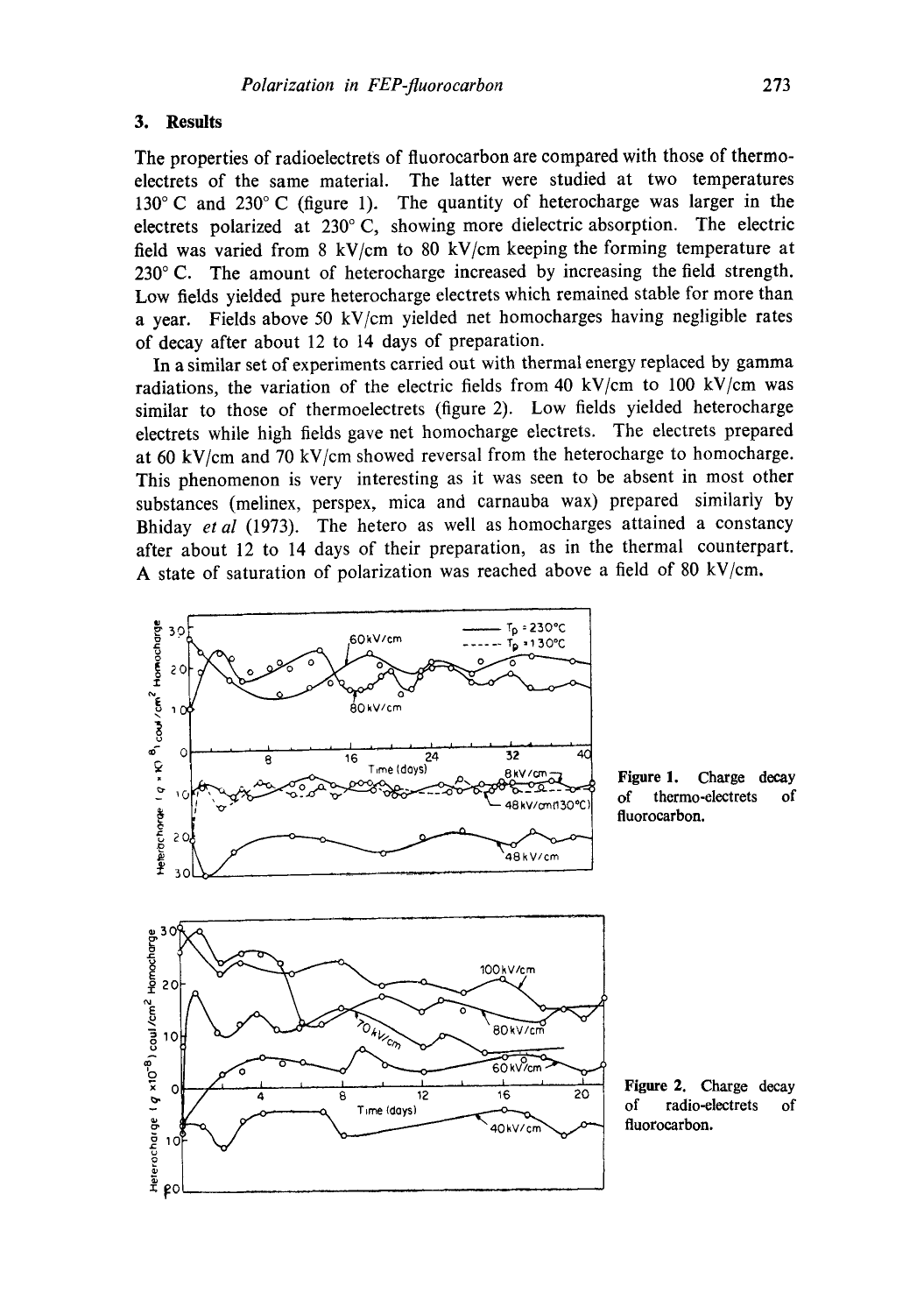A new technique of polarization was adopted in which the electret was repolarized after it started decaying slowly. This kind of repolarization by repeated irradiation under an electric field gave a longer stability of polarization. Figure 3 shows the charge decay of a single electret for a span of 80 days, which was polarised three times after which a stable condition was reached. The final charge density was higher in such an electret.

The mode of charge decay of these radio and thermoelectrets were analyzed and a generalized equation was formulated. The decay was accompanied by more than one exponential, depending upon the state of polarization of the electret. Relative charge densities  $q_i/q_0$  (where  $q_i$  is the charge density at time 't' and  $q_0$  is the maximum initial charge density) is given by

$$
\frac{q_t}{q_0} = A_0 e^{-a_0 t} \theta (t_1 - t) \theta (t - 0) + A_1 e^{-a_1 t} \theta (t_2 - t) \theta (t - t_1) \dots + A_2 e^{-a_2 t} \theta (t_3 - t) \theta (t - t_2) + \dots
$$

or we can write it as

$$
\frac{q_t}{q_0} = \sum_{i=0 \text{ to } n} A_i e^{-a_i t} \theta(t_{i-1} - t) \theta(t - t_i).
$$

Where  $A_i$  and  $a_i$  are constants,  $t_i$  represents the time at which the rates of decay is changed and the next relaxation time starts playing its part. The function  $\theta(x)$  is defined by

$$
\begin{aligned}\n\theta(x) &= 0 & \text{where} & x < 0 \\
\theta(x) &= 1 & \text{where} & x > 0\n\end{aligned}
$$

 $\theta$  (x) is not defined for the points of intersections where  $\theta$  (x) = 0; the equation then can be written as

$$
q_i/q_0=A_i e^{-a_i t}
$$

*i* represents the order of intersection.



Figure 3. Charge decay of a radio-electret which was repolarized by repeated irradiation.